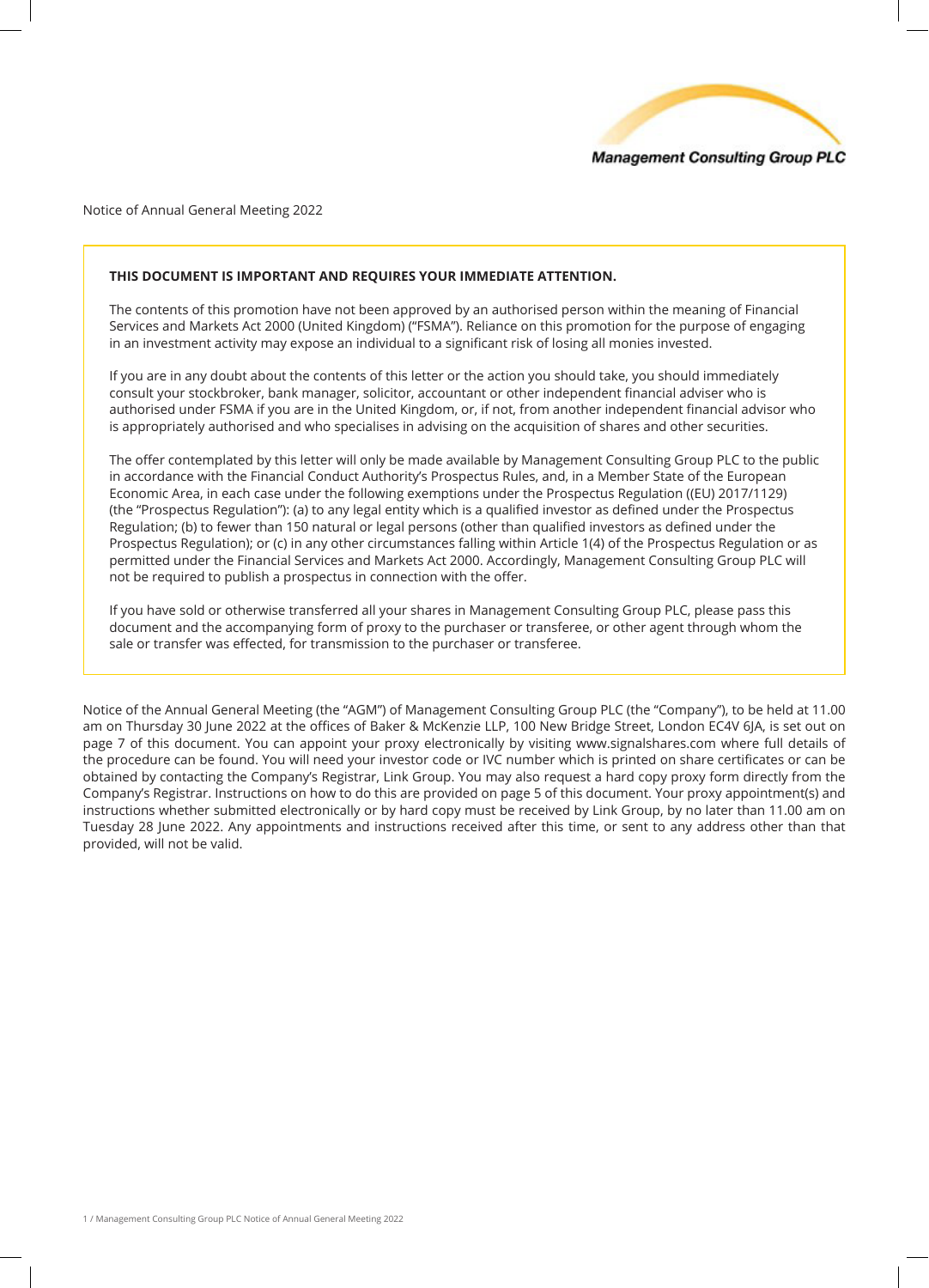Letter from the Chairman and Chief Executive of Management Consulting Group PLC

### **Management Consulting Group PLC**

**To all holders of the ordinary shares of 1 penny each and holders of preference shares of 0.23 pence each in the capital of the Company**

#### Dear Shareholder,

On behalf of the Directors of Management Consulting Group PLC (together the **"Board"** or the **"Directors"**), I can confirm that the 2022 Annual General Meeting (**"AGM"** or **"Meeting"**) of the Company will be held at 11.00 am on Thursday 30 June 2022 at the offices of Baker & McKenzie LLP, 100 New Bridge Street, London EC4V 6JA.

### **Annual General Meeting 2022**

The Notice of the AGM is set out in Appendix II on page 7 of this document, detailing the resolutions that the shareholders are being asked to vote on. Explanatory notes of the business to be conducted at the AGM are set out following the Notice of the AGM.

# **Issue of New Preference B Shares and Offer to Shareholders**

Taking into account the difficult trading conditions imposed by COVID-19, the Board has now resolved to issue a new class of shares in the Company of 0.06 pence each (the **"New B Prefs"**). It is proposed that the New B Prefs will be non-redeemable preference shares, known as Preference B Shares, and will carry voting rights equivalent to those of the Ordinary Shares (one vote per share) and the Preference Shares issued in 2021 (**"Existing Prefs"**). The New B Prefs, alongside the Existing Prefs, will have a preferential right to receive dividends over the rights attaching to the Ordinary Shares until such time as dividends equal in value to the subscription value of the New B Prefs have been paid by the Company. Following such occurrence, the New B Prefs will rank equally with the Ordinary Shares with respect to dividend entitlements.

Full terms of the New B Prefs are set out in the amendments to the Company's Articles of Association. The proposed new Articles of Association are available, in full, along with a redline version against the existing Articles showing all proposed changes within the Investors section of the Company's website at https://mcgplc.com/home.html.

This letter is being sent to you to provide notice of the AGM which will also seek to grant authority to the Board to allot the New B Prefs and offer you the opportunity to subscribe for New B Prefs (the **"Offer"** or the **"Open Offer"**).

The New B Prefs are not subject to statutory pre-emption rights for Shareholders. However, the Board has resolved to structure the Offer as a pre-emptive offer so that all Shareholders will be offered the opportunity to subscribe for New B Prefs on a pro rata basis to their existing holding of Ordinary Shares and/or Existing Prefs (the **"Open Offer Entitlement"**). Each existing Shareholder's Open Offer Entitlement shall be calculated on the basis of 1 Ordinary Share or Existing Pref (as applicable) held on the Record Date (being 6.00pm on 31 May 2022) being equal to 1 New B Pref.

The subscription price at which the New B Prefs are offered is 0.06 pence per New B Pref (the **"Offer Price"**). Subscription monies for the New B Prefs at the Offer Price will be payable on 29 June 2022, and on 5 July 2022 the New B Prefs taken up by Shareholders (representing up to 3,461,847,437 New Shares, if all Shareholders take up their full entitlement) will be issued.

The Company's largest Shareholder, BlueGem Delta Sarl, has entered into an irrevocable undertaking to the Company to subscribe for up to 3,461,847,437 New B Prefs, constituting its Open Offer Entitlement and up to a further 1,682,976,866 New B Prefs in addition to its Open Offer Entitlement (to a total aggregate value of up to £2,077,108).

It will also be open to other Shareholders to apply for additional New B Prefs in excess of their Open Offer Entitlement (**"Excess Shares")**. In the event that the aggregate number of New B Prefs applied for exceeds the number of New B Prefs available under the Offer, the Board reserves the right to scale back individual applications for Excess Shares at the Board's discretion. For the avoidance of doubt, any scale back actions undertaken by the Board will not reduce the amount of New B Prefs allocated to you below your Open Offer Entitlement.

As set out below in the Notice of AGM, Shareholders are also being asked to approve four allotment authorities in addition to the allotment authority required for the Offer to proceed, being (i) to issue Ordinary Shares in the Company representing up to £6,537,355.67 in value pursuant to a general authority, (ii) to issue New B Prefs representing up to £2,077,108 in value in connection with the Offer, (iii) to issue New B Prefs representing up to £1,000,000 in value pursuant to a general authority, and (iv) to issue G Shares (see description below) up to an aggregate nominal amount of £20.00. The amounts in (i) and (iii) are being put forward to enable the Company to access funding if needed beyond the proceeds of the Offer. The Board is retaining this flexibility in case emergency funding is required between the completion of the Offer and the Company's 2023 Annual General Meeting.

Accordingly, the notice of the AGM is included in Appendix II at page 7. In addition to providing the authority to allot the New B Prefs, Shareholders will be asked to approve amendments to the rights attaching to Ordinary Shares and the Existing Prefs, as well as changes to the Company's Articles of Association in order to formally recognise the New B Prefs and the G Shares as a separate class of shares to the Ordinary Shares and Existing Prefs.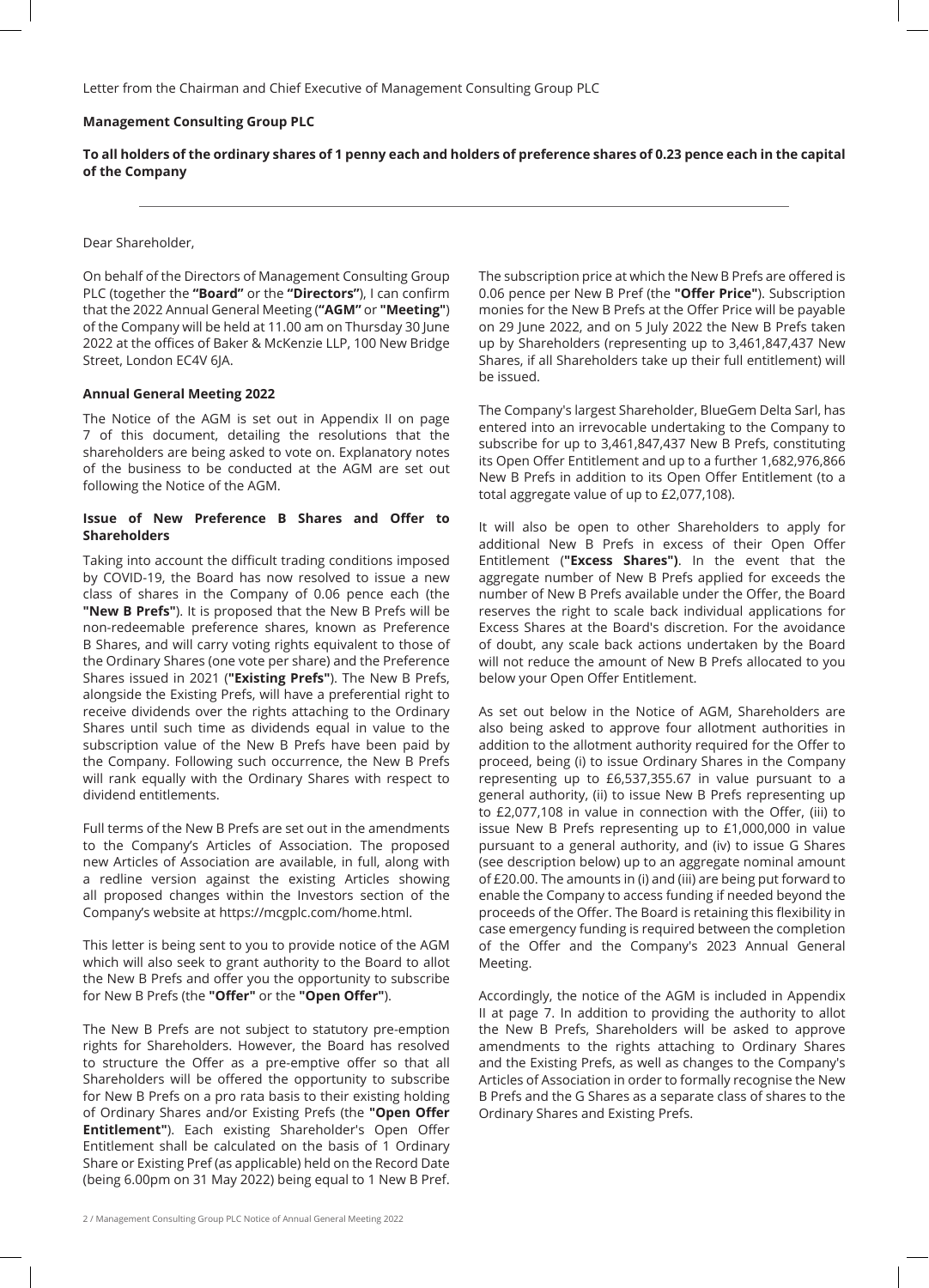Shareholders should note that should Resolution 11 be approved and the amended Articles of Association of the Company be adopted, the rights of Ordinary Shares will be amended such that, as well as the amendments approved in 2021 in relation to the Existing Prefs (i) the New B Prefs will rank in priority to the Ordinary Shares until such time as a value equal to the subscription value of the New B Prefs has been distributed, and (ii) on a sale of all of the assets of the Company, or on a reduction of capital or repayment of capital in connection with a winding up of the Company, the priority of payments will be (1) the subscription value of the New B Prefs and the Existing Prefs will be repaid to holders of New B Prefs and the Existing Prefs (to the extent holders of New B Prefs and Existing Prefs have not received such amount through distributions), (2) an amount equal to that set out in (1) will be paid to holders of Ordinary Shares, (3) in the event that the net sale proceeds are equal to or exceed £30 million, 20 percent of the net sale proceeds, as described below, shall be paid to that holder of G Shares in proportion to the number of G Shares held by that holder out of the total number of 2,000 authorised G Shares, and (4) the balance will be paid to holders of New B Prefs, Existing Prefs, and holders of Ordinary Shares and G Shares on a *parri passu* basis.

## **Allotment and issue of G Shares**

In order to incentivize employees, the Board has now resolved to allot and issue a new class of shares in the Company, known as G Shares of £0.01 each (the **"G Shares"**). It is proposed that the G Shares will be redeemable ordinary shares. The G Shares will carry no dividend or voting rights. The nominal value of the G Shares shall be £0.01 per G Share.

The G Shares will be acquired by employees of the Group as part of the Company's new Growth Share Scheme. G Shares will entitle the holders of G Shares to 20 percent of the net sale proceeds (less any transaction costs and other expenses) of an **Exit**, where such net sale proceeds pursuant to the Exit are equal to or exceed £30 million. The 20 percent of the net sale proceeds will be paid out to each holder of G Shares in proportion to the number of G Shares they hold in relation to the total number of G Shares that are authorised, which is 2000 G Shares. An **"Exit"** is defined as either a 90 percent share sale or a 90 percent asset sale of either Alexander Proudfoot (Europe) Limited (**"Proudfoot"**) or the Company. If the Exit constitutes a sale of shares of the Company, the selling shareholders may exercise a drag along right in respect of the G Shares. In the event that the G Shares are not sold pursuant to an Exit, then the Company shall be entitled, following such Exit, to redeem the G Shares for their nominal value.

The G Shares shall vest at a rate of 6.25 percent at the end of each quarter over a 5 year period, or they shall vest in full immediately upon an Exit. If a participant's employment is terminated for any reason prior to their G Shares having vested in full, the consequences for vesting and forfeiture will depend on whether the participant is a 'Good Leaver' or a 'Bad Leaver'. The vested G Shares of Good Leavers will continue to be held by them and, subject to the stipulated qualification and participation criteria, participate in the distribution of the net sale proceeds in the event of an Exit. The unvested G Shares of Good Leavers will be acquired on Exit for the higher of (i) their subscription price; and (ii) their fair market value at the termination date (or such later date as determined by the Board). The unvested G Shares of Bad

Leavers will be acquired for the lower of (i) their subscription price; and (ii) their fair market value at the termination date (or such later date as determined by the Board). Fair market value will be as provided by a specialist valuation firm.

The first acquisition of G Shares will be made by Neil O'Brien (in connection with his recent employment with Proudfoot), who will acquire 1,000 G Shares, and Joost van de Meent, who will acquire 300 G Shares. Under the Growth Share Plan, employees may be loaned the subscription price for the G Shares.

Full terms of the G Shares are set out in the amendments to the Company's Articles of Association. The proposed new Articles of Association are available, in full, along with a redline version against the existing Articles showing all proposed changes within the Investors section of the Company's website at https://mcgplc.com/home.html.

### **BACKGROUND TO THE OFFER**

The Global Management consulting industry was worth approximately \$206 billion in 2021 having contracted by around 4% in 2020, as a consequence of the pandemic. The industry bounced back with exceptionally high growth in 2021 with overall growth of 11% per annum compared to a pre-crisis norm of around 7%, the forecast for 2022 is almost as strong at 10%. Projections to 2025 suggest the industry will continue to grow ahead of pre-pandemic levels as structural changes which were apparent pre-pandemic have a growing impact.

From an industry perspective, the core asset-intensive market (energy, resources utilities and manufacturing) accounts for a quarter of the global consulting market. The energy resources and utility's subsector has been especially slow to recover growing only 7% in 2021, the picture in manufacturing is more positive with 12% growth going forward. Our core sectors should grow in excess of 10% in 2022 slowing slightly in future years. After the pandemic we have seen a sharp increase in consulting work as organisations start to re-plan for a different future. We are seeing very significant growth in demand from private equity firms initially in strategy work but as projects come forward the operations consulting elements are being activated. This is particularly shown as a desire by clients to execute actual improvements in performance rather than spending time in planning, hence operational consulting work will grow at a faster rate than other forms of consulting work.

The supply chain crisis created by the pandemic and the impact of the invasion by Russia of Ukraine have led to many clients wanting to build security into their supply chains and resilience into their operations. High energy and mineral prices caused by a global squeeze in this area has led natural resource companies to increase production to take advantage of these high prices. Proudfoot is well placed to provide services to these resource companies to meet their production ambitions and we have already seen a significant growth in potential projects in this area.

After many years within Proudfoot, Pam Hackett has decided to leave the business and pursue her focus on publishing her next book. The Board of MCG is very pleased to announce the appointment of Neil O'Brien as the new CEO for Proudfoot together with a new special advisor to the board, Joost van de Meent.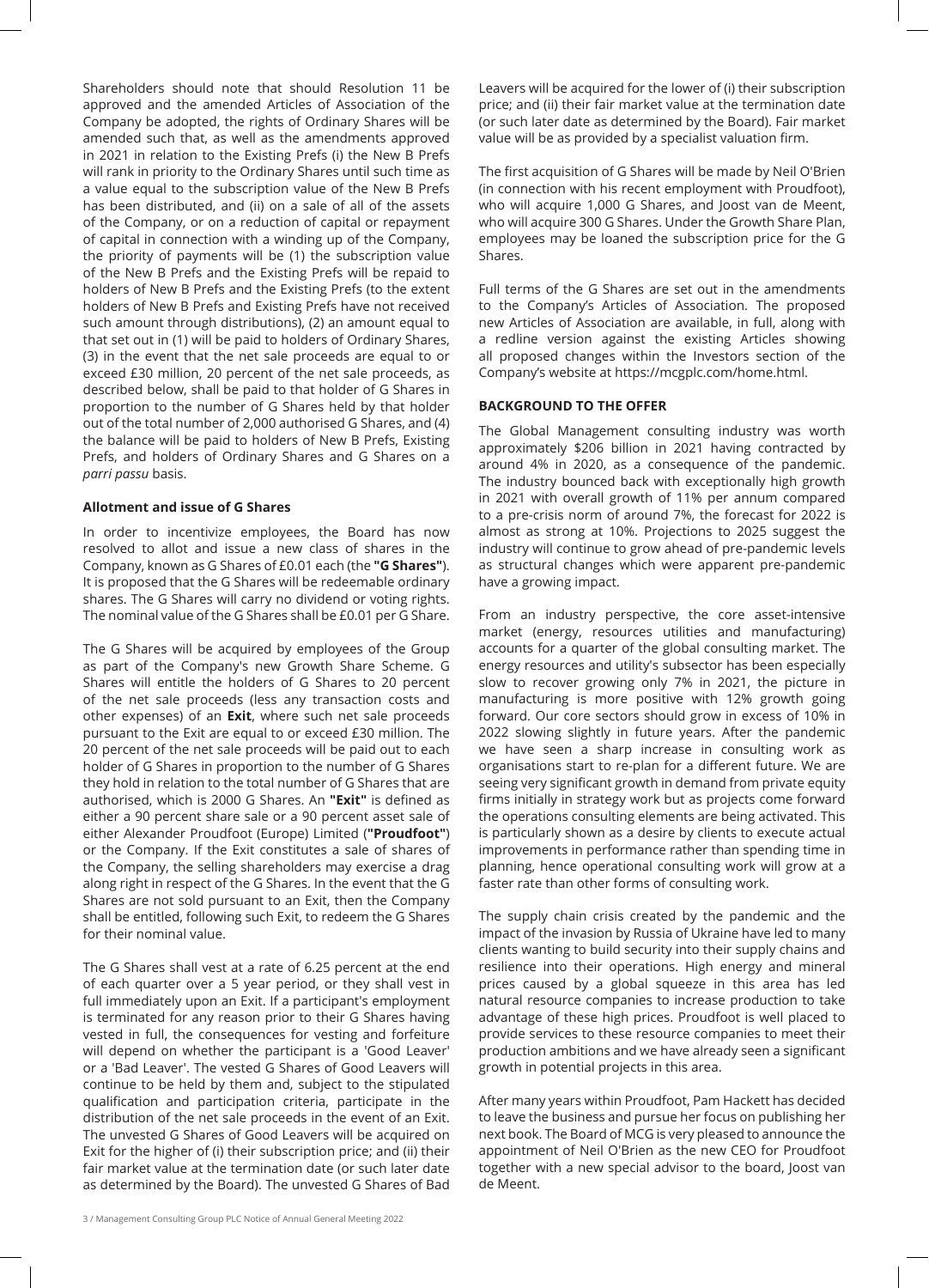Neil brings a wealth of experience and knowledge to our business. He joins us from Accenture where he led the Energy, Chemicals and Natural Resources business in the UK & Ireland, as well as leading a number of global accounts with operations in Europe, Africa, and North & South America.

Neil has had significant success across a wide global client base by originating and delivering consulting work, building high performing collaborative teams and establishing trusted client relationships.

Prior to Accenture, Neil was CEO of Chaucer Consulting, successfully leading a MBO followed by multi-year growth across 30+ clients in Europe and North America.

Joost has already been working with the Board for a couple of months and we are delighted that he will join as special advisor to the Board. Joost is a seasoned international leader who worked as Accenture's lead for resources industries in EALA (Europe, Africa, Middle East, and Latin America) growing the business from US\$ 1.5bn to US\$ 2.5bn over a period of five years. Before that he was stationed in Japan and later in Australia to lead Accenture's resources practice.

Prior to Accenture he started his own company (eFactory) and was Managing Director in GE Capital. Currently, Joost also serves as the Chairman for an NGO called Max Foundation.

Joost will be joining with immediate effect and Neil after the summer.

Proudfoot is changing its sales model to that of a more traditional consulting business where business development and delivery are overseen by the same individual this will provide a better client service with a more integrated approach and also lead to a significantly lower cost of business development. A large proportion of this will be covered by time charged to projects.

The impact of the pandemic over the last two years has had a significant impact on liquidity within the group. We have produced a working capital model taking into account the change of sales model and the change of leadership and we will see the group returned to profit during the second half of this year with a substantially reduced cost base. We anticipate 2023 revenues returning to pre-pandemic levels of those achieved in 2019 next year and significant further growth as we focus on our core clients and rebuild the business to levels achieved five or six years ago.

Prior to launching this offer the Company's management team has explored alternative methods of funding such as issuing further ordinary shares or using traditional debt. These alternative options have proved unavailable or inadequate and therefore the Board considers the Offer to be necessary if the business is to continue throughout 2022 and beyond.

The fundamental rationale for seeking the above mentioned shareholder authority at the 2022 AGM remains the same however upon further deliberation the Board has resolved to structure the offer by way of a further issue of nonredeemable voting preference shares (referred to herein as the New B Prefs).

The Board has chosen to structure the Offer in this manner based on discussions with the Company's major shareholders and because it enables shareholders who support the Company through the offer to benefit from a priority return upon any future dividend payments.

As the revenue levels grow and we win further projects the working capital requirements of the group increase as our cost base flexes upwards to deliver projects whilst payments from clients lag by approximately two months. The significant growth we are projecting requires further funding in order to meet this demand.

## **PARTICIPATION IN THE OFFER**

MCG is sending this letter to you on the understanding that you are an existing Shareholder in the Company as referred to in Article 43 of the FSMA (Financial Promotion) Order 2005 (an **"Eligible Participant"**).

If you are an Eligible Participant based outside of the United Kingdom then you will need to take your own professional advice as to whether participating in the Offer would be lawful in your jurisdiction. The Company is not, by sending this letter, intending to make the Offer available in any jurisdiction where to do so would be unlawful.

If you are in any doubt as to whether you are an Eligible Participant then the Board recommends that you seek your own professional advice.

# **ACTION TO BE TAKEN TO ACCEPT THE OFFER**

By sending you this letter, MCG is offering you the opportunity, subject to the Shareholders passing the resolutions set out in the notice of the AGM, to apply for your Open Offer Entitlement to New B Prefs on a pre-emptive basis.

## **The Offer is open from the date of this letter until 11.00 am on 29 June 2022.**

Should you wish to accept the Offer, you may do this either through CREST (if you hold your Ordinary Shares or Existing Prefs in uncertificated form) or using the enclosed personalised Application Form (if you hold your Ordinary Shares or Existing Prefs in certificated form).

Those holding Ordinary Shares or Existing Prefs in certificated form should please complete and return the Application Form, including details of the aggregate amount in £ Sterling of New Shares in which you wish to subscribe for to Link Group (**"Link"**, or the **"Receiving Agent"**). The Application Form contains clear instructions regarding payment.

If you wish to apply for Excess Shares (being New B Prefs in excess of your Open Offer Entitlement), you will be able to do so either through CREST (if you hold your Ordinary Shares or Existing Prefs in uncertificated form) or using the Application Form (if you hold your Ordinary Shares or Existing Prefs in certificated form). In the event that the aggregate number of New B Prefs applied for exceeds the number of New B Prefs available under the Offer, the Board reserves the right to scale back individual applications at the Board's discretion. For the avoidance of doubt, any scale back actions undertaken by the Board will not reduce the amount of New B Prefs allocated to you below your Open Offer entitlement.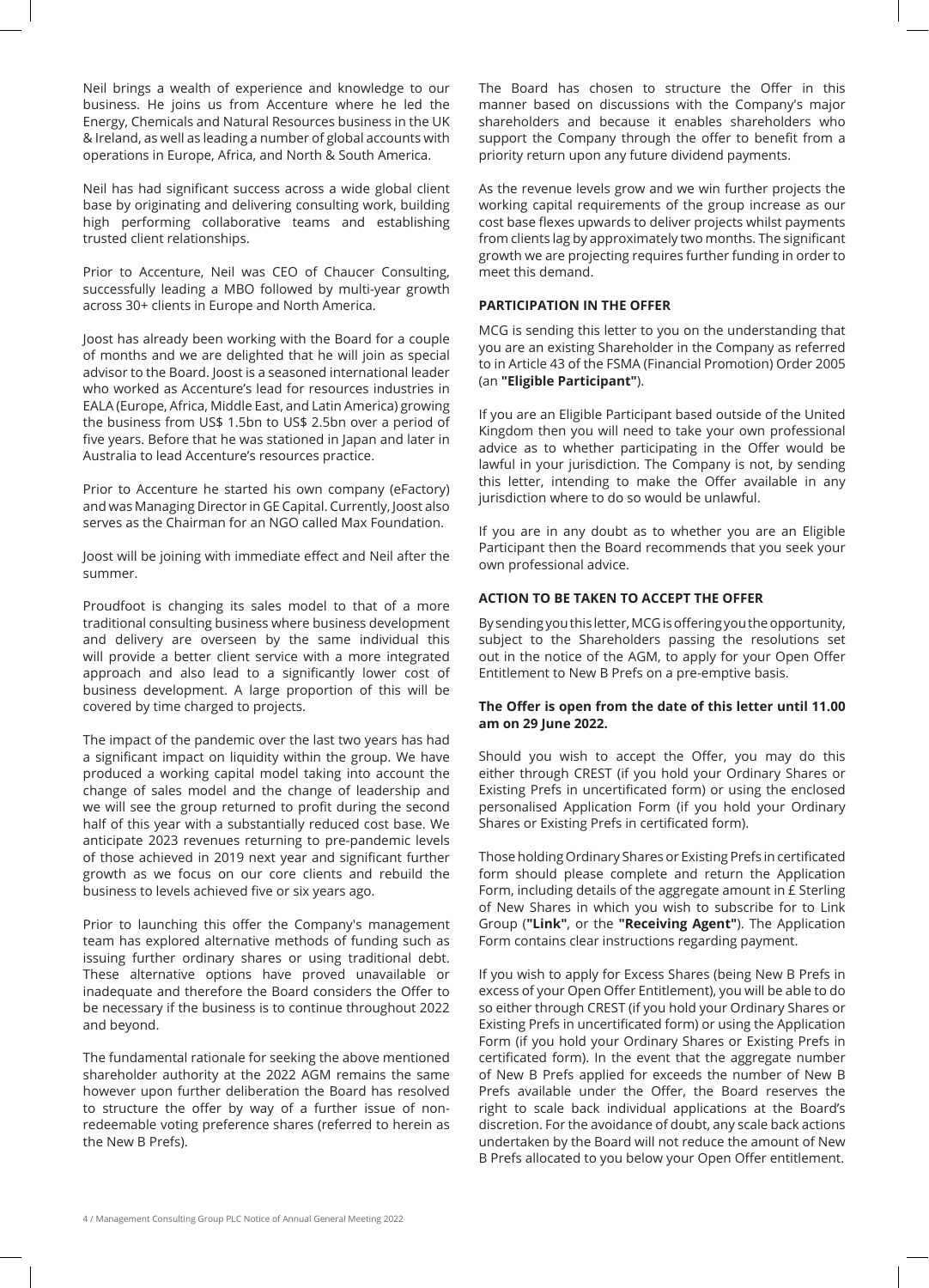**As noted above, the Offer will settle on 29 June 2022. Therefore the application amounts in £ Sterling will need to be received by the Receiving Agent no later than 11.00 am 29 June 2022.**

MCG shall be entitled to rely without investigation on the completeness and accuracy of the Application Form and expressly excludes any liability whatsoever for any errors or omissions therein. The action you take is for you alone to decide. Neither the Company nor any of its officers or employees can give any advice as to the action you should take. Before making a decision, you should read this letter (including the Appendices) carefully.

**Full terms and conditions of the Offer (the "Terms and Conditions") are available within the 'Investors' section of the Company's website at https://mcgplc.com/home. html. If you would rather request a copy, you may do so by emailing enquiry@mcgplc.com and one will be sent to you.**

**The Terms and Conditions include specific instructions for how to accept the Offer either through CREST (if you hold your Ordinary Shares or Existing Prefs in uncertificated form) or using the Application Form (if you hold your Ordinary Shares or Existing Prefs in certificated form).**

A committee of non-executive Board members will be formed to finally determine allocations of New B Prefs under the Offer and address any scale back as a may be required as a result of excess applications above Open Offer Entitlements for New B Prefs.

All enquiries in connection with the procedure for application and completion of the Application Form should be addressed to Link Group, Corporate Actions, 10th Floor, Central Square, 29 Wellington Street, Leeds, LS1 4DL or you can contact them on Link Group on 0371 664 0321. Calls are charged at the standard geographic rate and will vary by provider. Calls from outside the United Kingdom will be charged at the applicable international rate. The helpline is open between 9.00 a.m. – 5.30 p.m., Monday to Friday excluding public holidays in England and Wales. Please note that Link Group cannot provide any financial, legal or tax advice and calls may be recorded and monitored for security and training purposes.

### **FORWARD LOOKING STATEMENTS**

This letter contains statements about MCG that are or may be "forward-looking statements". All statements, other than statements of historical facts, included in this letter may be forward-looking statements. Without limitation, any statements preceded or followed by, or that include, the words "targets", "plans", "believes", "expects", "aims", "intends", "will", "may", "should", "anticipates", "estimates", "projects", "would", "could", "continue", "potential" or words or terms of similar substance or the negative thereof, are forward-looking statements.

5 / Management Consulting Group PLC Notice of Annual General Meeting 2022

These forward-looking statements include matters which are not facts. They appear in a number of places throughout this letter and include (without limitation) statements regarding the Board's intentions, understanding, beliefs or current expectations concerning, among other things, the Company's results of operations, financial condition, liquidity, prospects, growth and strategies. These forward-looking statements are not guarantees of future performance and have not been reviewed by the auditors of the Company. These forwardlooking statements involve known and unknown risks, uncertainties and other factors which may cause the actual results, performance or achievements of any such person, or industry results, to be materially different from any results, performance or achievements expressed or implied by such forward-looking statements.

These forward-looking statements are based on numerous assumptions regarding the present and future business strategies of such persons and the environment in which each will operate in the future. Investors should not place undue reliance on such forward-looking statements and, save as is required by law or regulation, MCG does not undertake any obligation to update publicly or revise any forward-looking statements (including to reflect any change in expectations with regard thereto or any change in events, conditions or circumstances on which any such statement is based). All subsequent oral or written forward-looking statements attributed to the Company or any persons acting on its behalf are expressly qualified in their entirety by the cautionary statement above. All forward-looking statements contained in this letter are based on information available to the Board at the date of this letter, unless some other time is specified in relation to them, and the posting or receipt of this letter shall not give rise to any implication that there has been no change in the facts set forth herein since such date.

### **Annual Report 2021**

In 2021, the Company wrote to shareholders seeking their deemed consent to host documents electronically on the Company website, rather than needing to send each shareholder hard copies of all Company documents.

Therefore, the Annual Report 2021 is available within the Investors section of the Company's website at https:// mcgplc.com/home.html.

For shareholders who did not consent to electronic communications, enclosed are the Company's annual report and accounts for the year ended 31 December 2021 (**"Annual Report")**.

## **Action to be taken with regard to the 2022 Annual General Meeting**

Voting on the business of the meeting will be conducted by way of a poll. The results of the voting on the resolutions will be posted on the Company's website as soon as practicable after the 2022 AGM. To ensure that all shareholder views are represented at the meeting, we strongly encourage you to vote on all resolutions as soon as possible by appointing the chairman of the Meeting as your proxy (or, in the case of beneficial owners who hold their shares indirectly, by submitting appropriate proxy voting instructions) as described below.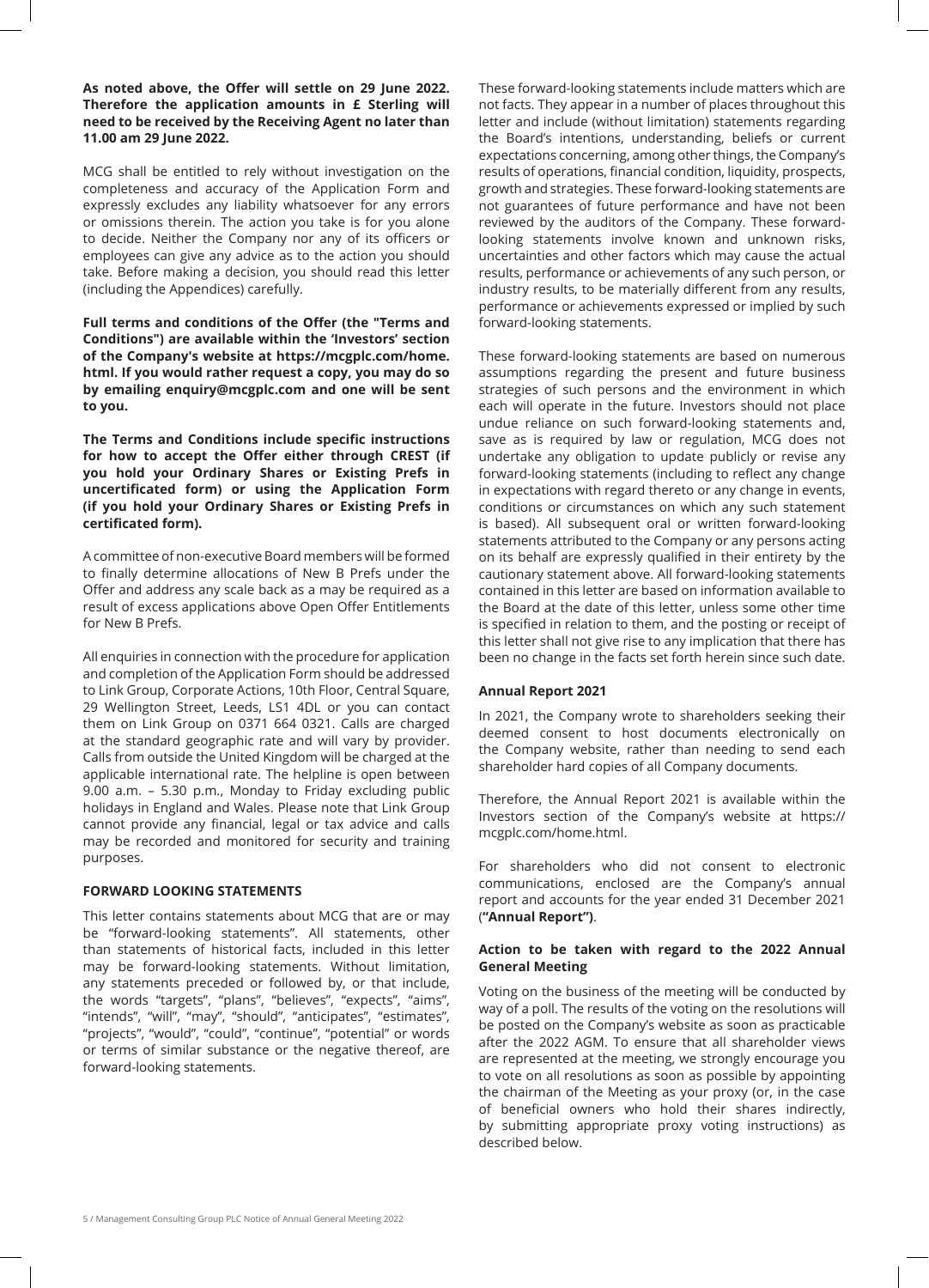If you would like to vote on the resolutions you can appoint a proxy to exercise all or any of your rights to attend, vote and speak at the Meeting.

You can vote by logging on to www.signalshares.com. From there you can log in to their Link share portal account or register for the Link share portal if you have not already done so, by following the on screen instructions. Alternatively, you can request a hard copy proxy form from Link Group on 0371 664 0300. Calls are charged at the standard geographic rate and will vary by provider. Calls outside the United Kingdom will be charged at the applicable international rate. Lines are open between 09.00 a.m. – 5.30 p.m., Monday to Friday excluding public holidays in England and Wales.

If you do wish to attend in person, please contact the Company in advance at enquiry@mcgplc.com so that they can alert the venue and make appropriate arrangements. Requests for attendance will be addressed on a first come first served basis.

# **Recommendation and undertakings**

The Directors consider that each of the resolutions to be considered at the AGM are in the best interests of the Company and its shareholders as a whole. The Directors therefore recommend that shareholders vote in favour of each of the resolutions, as they intend to do in respect of their own shareholdings in the Company.

The Company has received undertakings to vote in favour of all resolutions proposed at the AGM from shareholders representing >75% of the Company's voting rights.

Yours faithfully,

**Nick Stagg** Chairman and Chief Executive 7 June 2022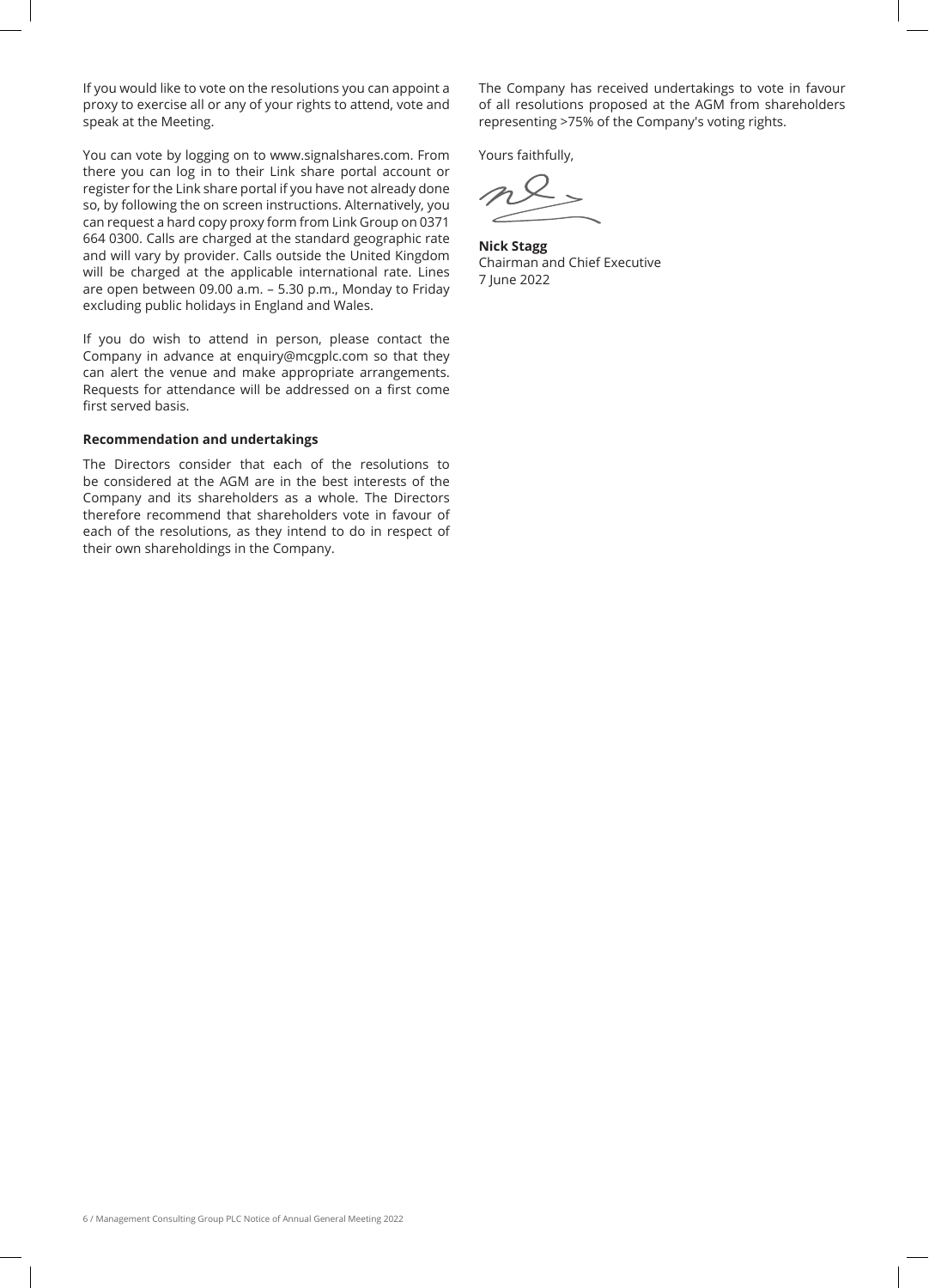# **Appendix I**

# **EXPECTED TIMETABLE OF PRINCIPAL EVENTS**

| Record Date for Entitlements under the Open Offer<br>Posting of Letter, Notice of Annual General Meeting and, to Qualifying non-CREST<br>Shareholders, the Open Offer Application Form                               | 6.00 pm 31 May 2022<br>7 June 2022                     |
|----------------------------------------------------------------------------------------------------------------------------------------------------------------------------------------------------------------------|--------------------------------------------------------|
| Period of acceptance for Offer opens<br>Open Offer Entitlements and Excess Open Offer Entitlements credited to CREST stock<br>accounts of Qualifying CREST Shareholders                                              | 7 June 2022<br>8 June 2022                             |
| Latest time and date for requesting withdrawal of Open Offer Entitlements and Excess Open<br><b>Offer Entitlements from CREST</b>                                                                                    | 4.30 pm 23 June 2022                                   |
| Latest time and date for depositing Open Offer Entitlements and Excess Open Offer<br><b>Entitlements in CREST</b>                                                                                                    | 3.00 pm 24 June 2022                                   |
| Latest time and date for splitting of Application Forms under the Offer                                                                                                                                              | 3.00 pm 27 June 2022                                   |
| Last time and Date for receipt of Forms of Proxy and CREST voting instructions                                                                                                                                       | 11.00 am on 28 June 2022                               |
| Open Offer closes, last time and date for receipt of Open Offer Application Forms and<br>payment in full and settlement of CREST instructions (as appropriate)                                                       | 11.00 am 29 June 2022                                  |
| Time and date of Annual General Meeting<br>Announcement of result of Annual General Meeting and results of Offer on Company<br>website<br>Allotment of New B Prefs arising from the settlement of the Offer in CREST | 11.00 am on 30 June 2022<br>1 July 2022<br>5 July 2022 |
| Share certificates representing New B Prefs despatched for Settlement and credit in CREST<br>for uncertificated shareholders                                                                                         | By 16 July 2022                                        |

The Terms and Conditions are available within the Investors section of the Company's website at https://mcgplc.com/home. html. If you would rather request a copy, you may do so by emailing enquiry@mcgplc.com and one will be sent to you.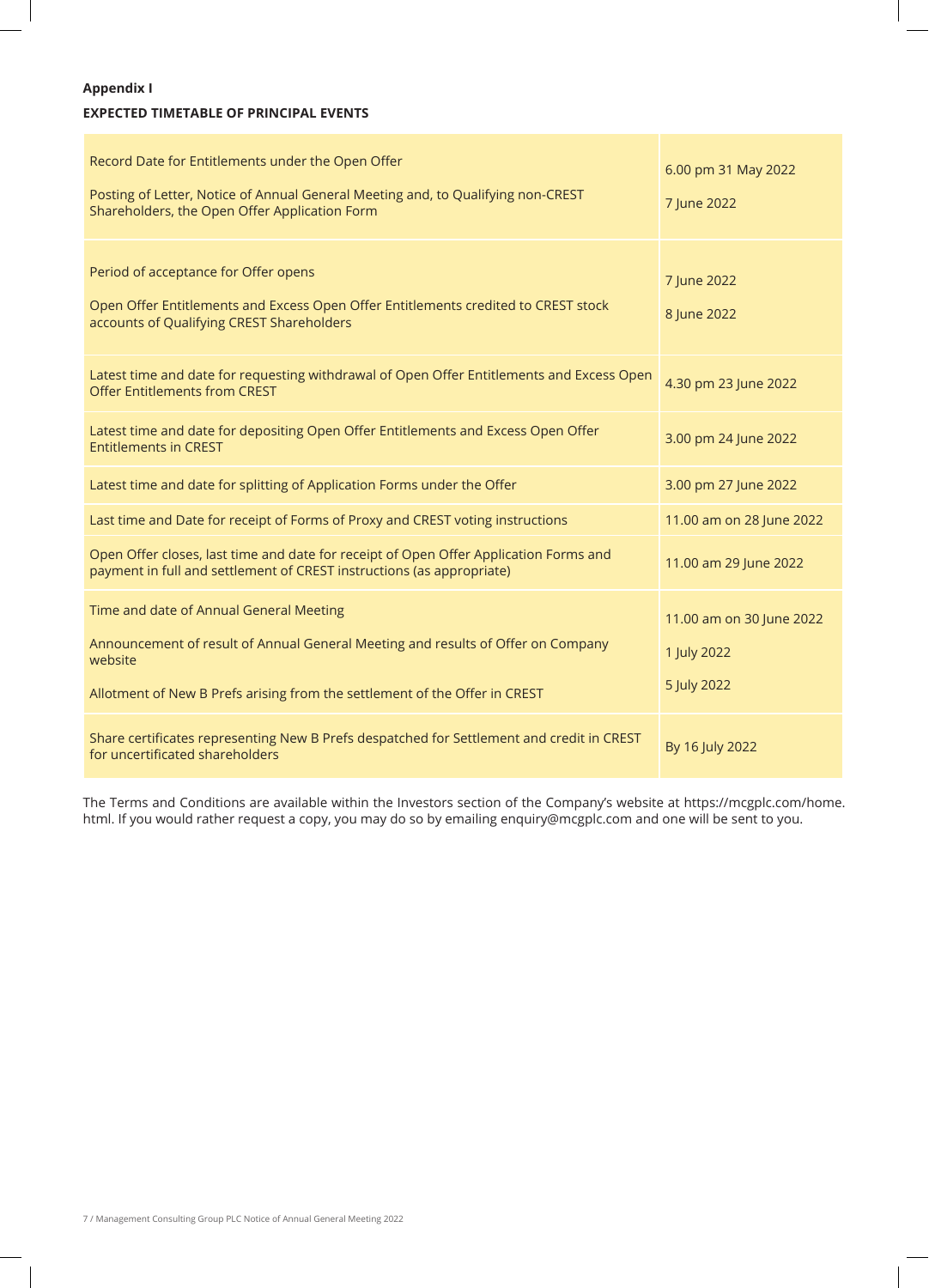## **Appendix II**

## **Notice of Annual General Meeting**

NOTICE IS HEREBY GIVEN of the Annual General Meeting of Management Consulting Group PLC (the **"Company")**, having company number 01000608, which will be held at 11.00 am on Thursday 30 June 2022 at the offices of Baker & McKenzie LLP, 100 New Bridge Street, London EC4V 6JA for the following purposes:

# **Ordinary business**

To consider and, if thought appropriate, pass the following Resolutions 1 to 4 as ordinary resolutions:

## **Report and accounts**

1. To receive the annual report and the accounts of the Company for the year ended 31 December 2021.

## **Directors**

2. To re-elect Mr N Stagg as a director of the Company as stated in Article 120 of the Articles of Association.

## **Auditor**

- 3. To re-appoint BDO LLP as auditor to the Company to hold office until the conclusion of the next AGM at which accounts are laid before the Company.
- 4. To authorise the Audit and Risk Committee of the Company to fix the remuneration of the auditor.

# **Special business**

To consider and, if thought appropriate, pass the following resolutions. Resolutions 5, 6, 7 and 8 will be proposed as ordinary resolutions and Resolutions 9, 10, 11 and 12 as special resolutions. Shareholders should note that only ordinary shareholders will be able to vote on Resolution 9, and only holders of Existing Prefs will be able to vote on Resolution 10.

# **Directors' authority to allot Ordinary Shares**

- 5. That, in addition to the authority granted by Resolutions 6, 7 and 8 the directors are generally and unconditionally authorised for the purposes of section 551 Companies Act 2006 (the "CA 2006") to exercise all the powers of the Company to allot Ordinary Shares in the Company and to grant rights to subscribe for or to convert any security into Ordinary Shares in the Company on and subject to such terms as the directors may determine up to an aggregate nominal amount of £6,537,355.67 provided that:
- a. (unless previously revoked, varied or renewed by the Company) this authority will expire at the end of the 2023 Annual General Meeting of the Company (or, if earlier, at the close of business on 30 June 2023), save that the directors may, before this authority expires, make offers or agreements which would or might require Ordinary Shares in the Company to be allotted, or rights to subscribe for or convert securities into Ordinary Shares to be granted, after its expiry and the directors may allot Ordinary Shares or grant rights to subscribe for or convert securities into Ordinary Shares pursuant to such offers or agreements as if this authority had not expired and that the directors may impose any limits or restrictions and

make any arrangements which they consider necessary or appropriate to deal with any treasury shares, fractional entitlements, record dates, legal, regulatory or practical problems in, or under the laws of, any territory or any other matter; and

b. This authority, together with the authority detailed at Resolutions 6, 7, and 8, replaces all subsisting authorities previously granted to the directors for the purposes of section 551, which, to the extent unused at the date of this Resolution, are revoked with immediate effect, without prejudice to any allotment of Ordinary Shares or grant of rights already made, offered or agreed to be made under such authorities.

# **Authority to allot New B Prefs in connection with the Offer**

6. Subject to the passing of Resolutions 7, 8, 9, 10 and 11 and in addition to the allotment authorities proposed at Resolutions 5, 7 and 8, THAT the directors be and are generally and unconditionally authorised for the purpose of section 551 of the CA 2006 to exercise all the powers of the Company to allot new preference B shares in the Company on the terms set out in the proposed new Articles of Association of the Company produced to the meeting and for the purposes of identification marked "A" and initialled by the Chairman of the meeting up to an aggregate nominal amount of £2,077,108 in connection with the Offer, provided that (unless previously revoked, varied or renewed by the Company) this authority will expire on 5 October 2022, being three months from the proposed settlement date, save that the directors may, before this authority expires, make offers or agreements which would or might require shares in the Company to be allotted, or rights to subscribe for or convert securities into shares to be granted, after its expiry and the directors may allot shares or grant rights to subscribe for or convert securities into shares pursuant to such offers or agreements as if this authority had not expired.

## **General authority to allot New B Prefs**

7. Subject to the passing of Resolutions 6, 8, 9, 10 and 11, and in addition to the allotment authorities proposed at Resolutions 5, 6 and 8, THAT the directors be and are generally and unconditionally authorised for the purpose of section 551 of the CA 2006 to exercise all the powers of the Company to allot New B Prefs in the Company on the terms set out in the proposed new Articles of Association of the Company produced to the meeting and for the purposes of identification marked "A" and initialled by the Chairman of the meeting up to an aggregate nominal amount of £1,000,000, provided that (unless previously revoked, varied or renewed by the Company) this authority will expire on 30 June 2023, being 12 months from the date of this AGM, save that the directors may, before this authority expires, make offers or agreements which would or might require shares in the Company to be allotted, or rights to subscribe for or convert securities into shares to be granted, after its expiry and the directors may allot shares or grant rights to subscribe for or convert securities into shares pursuant to such offers or agreements as if this authority had not expired.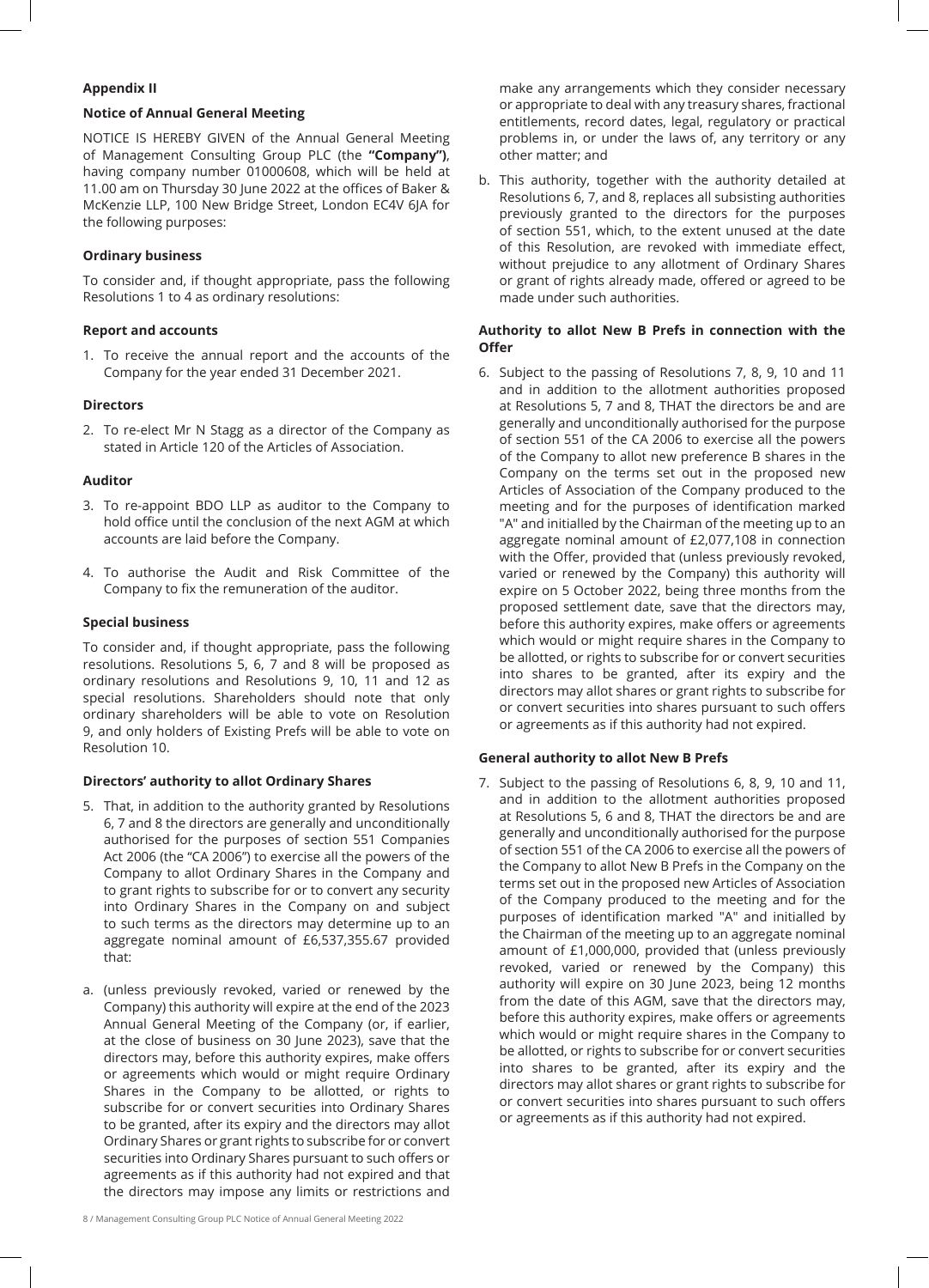### **General authority to allot G Shares**

8. Subject to the passing of Resolutions 6, 7, 9, 10 and 11, and in addition to the allotment authorities proposed at Resolutions 5, 6 and 7, THAT the directors be and are generally and unconditionally authorised for the purpose of section 551 of the CA 2006 to exercise all the powers of the Company to allot new redeemable G shares in the Company on the terms set out in the proposed new Articles of Association of the Company produced to the meeting and for the purposes of identification marked "A" and initialled by the Chairman of the meeting up to an aggregate nominal amount of £20.00, provided that (unless previously revoked, varied or renewed by the Company) this authority will expire on 30 June 2023, save that the directors may, before this authority expires, make offers or agreements which would or might require shares in the Company to be allotted, or rights to subscribe for or convert securities into shares to be granted, after its expiry and the directors may allot shares or grant rights to subscribe for or convert securities into shares pursuant to such offers or agreements as if this authority had not expired.

### **Amendment to rights attaching to Ordinary Shares**

9. Subject to the passing of Resolutions 6, 7, 8, 10 and 11, THAT a majority representing not less than three quarters of the holders of the Ordinary Shares of one pence each in the capital of the Company hereby irrevocably consent to and sanction the variation and modification of the rights attaching to such Ordinary Shares as set out in the proposed new Articles of Association of the Company produced to the meeting and for the purposes of identification marked "A" and initialled by the Chairman of the meeting.

# **Amendment to rights attaching to existing Preference Shares**

10. Subject to the passing of Resolutions 6, 7, 8, 9 and 11, THAT a majority representing not less than three quarters of the holders of the existing preference shares of 0.23 pence each in the capital of the Company hereby irrevocably consent to and sanction the variation and modification of the rights attaching to such preference shares as set out in the proposed new Articles of Association of the Company produced to the meeting and for the purposes of identification marked "A" and initialled by the Chairman of the meeting.

## **Amendment of the Articles of Association**

11. Subject to the passing of Resolutions 6, 7, 8, 9 and 10 THAT, with effect from the conclusion of this meeting, the Articles of Association of the Company contained in the document produced to the meeting and for the purposes of identification marked "A" and initialled by the Chairman of the meeting be adopted as the new Articles of Association of the Company in substitution for, and to the exclusion of, all the existing Articles of Association of the Company.

## **Disapplication of pre-emption rights for Ordinary Shares**

12. That, subject to the passing of Resolution 5, the directors are given power in accordance with section 570 of the CA 2006 to allot equity securities (as defined in section 560 of the CA 2006) of the Company relating to Ordinary Shares for cash pursuant to the authority conferred by that resolution as if section 561(1) of the CA 2006 did not apply to any such allotment up to an aggregate nominal amount of £758,264 provided that (unless previously revoked, varied or renewed by the Company) this power will expire at the end of the 2023 Annual General Meeting of the Company (or, if earlier, at the close of business on 30 June 2023), save that the directors may, before this power expires, make offers or agreements which would or might require equity securities relating to Ordinary Shares to be allotted after its expiry and the directors may allot equity securities pursuant to such offers or agreements as if this power had not expired.

### By order of the Board

Prism Cosec Limited, Company Secretary Registered office: St Paul's House, 10 Warwick Lane, London, EC4M 7BP, England 7 June 2022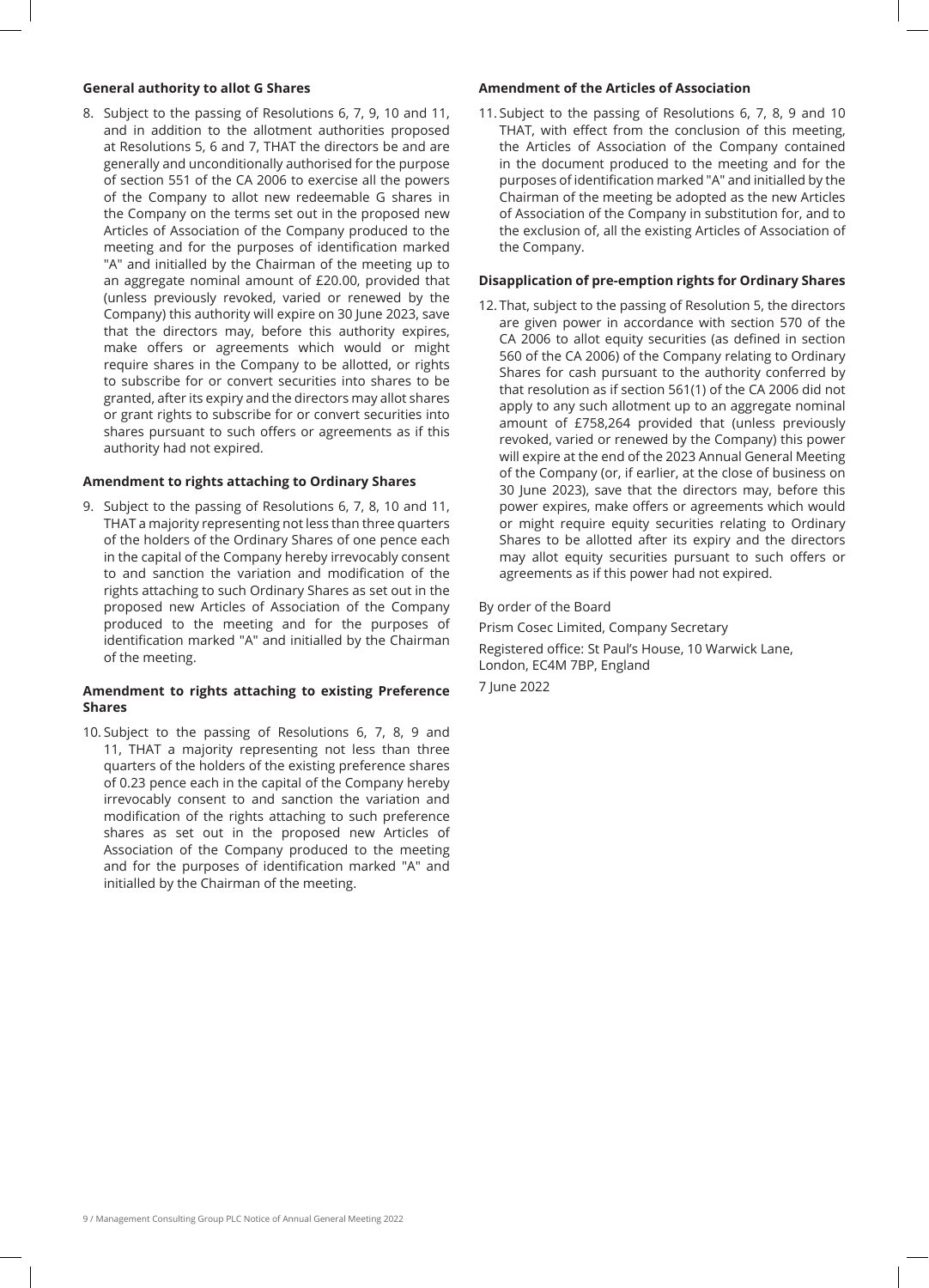# **Explanatory Notes to the Notice of the Annual General Meeting**

The following notes give an explanation of the proposed Resolutions. Resolutions 1 to 8 will be proposed as ordinary resolutions and Resolutions 9, 10, 11 and 12 as special resolutions. Shareholders should note that only ordinary shareholders will be able to vote on Resolution 9, and only holders of Existing Prefs will be able to vote on Resolution 10.

Save for the votes in relation to Resolutions 9 and 10, voting at the AGM this year will comprise the aggregate votes cast by all Ordinary Shares and Existing Prefs and therefore the votes cast by holders of Ordinary Shares and Existing Prefs will not be counted separately.

# **Resolution 1 – Report and accounts**

The first item of business is the receipt by the shareholders of the annual report and accounts of the Company for the year ended 31 December 2021. The Directors' report, the strategic report, and the accounts and the report of the Company's auditors on the accounts are contained within the Annual Report. The Annual Report is available on the Company's website https://mcgplc.com/home.html.

# **Resolutions 2 – Re-election of directors**

Resolutions 2 is a resolutions for the re-election of directors. The Articles of Association require that one third of the directors shall retire by rotation at the AGM.

The Board has no hesitation in recommending the re-election of Mr N Stagg to shareholders. The Board believes that he brings considerable and wide-ranging skills and experience to the Board as a whole and continues to make an effective and valuable contribution to the deliberations of the Board. Each Director has continued to perform effectively and demonstrate commitment to their role.

## **Resolution 3 – Re-appointment of the auditor**

The Company's auditor is required to be reappointed at each AGM at which accounts are presented. This resolution proposes, on the recommendation of the Audit and Risk Committee, the re-appointment of BDO LLP as auditor to the Company until the conclusion of the next AGM of the Company at which the accounts are laid.

## **Resolution 4 – Auditor's remuneration**

Resolution 4 seeks shareholder consent for the Audit and Risk Committee to set the auditor's remuneration.

# **Resolution 5 – Directors' authority to allot Ordinary Shares**

The purpose of Resolution 5 is to authorise the Directors to allot Ordinary Shares. The authority will allow the directors to allot new Ordinary Shares and grant rights to subscribe for, or convert other securities into, Ordinary Shares up to approximately one third (33.3%) of the total issued share capital of the Company (exclusive of treasury shares) which, as at 31 May 2022, being the latest practicable date prior to publication of this notice of meeting, is equivalent to a nominal value of £6,537,355.67.

There are no present plans to allot new Ordinary Shares other than in connection with employee share plans.

The directors consider it desirable to have the maximum flexibility permitted by corporate governance best practice guidelines to respond to market developments and to enable allotments to take place to finance business opportunities are they arise.

# **Resolutions 6, 7 and 8 - Authority to allot New B Prefs in connection with the Offer, General authority to allot New B Prefs and General Authority to allot G Shares**

The explanatory notes with regard to Resolutions 6, 7 and 8 are contained in the Chairman's introductory letter, on page 3 of this notice.

## **Resolutions 9 & 10 – Amendment to rights attaching to Ordinary Shares and Existing Prefs**

The explanatory notes with regard to Resolutions 9 and 10 are contained in the Chairman's introductory letter, on page 3 of this notice.

# **Resolution 11 - Amendment to Articles of Association**

The proposed new Articles of Association of the Company are available, in full, along with a redline version against the existing Articles showing all proposed changes, within the Investors section of the Company's website at https:// mcgplc.com/home.html.

# **Resolutions 12 – Disapplication of pre-emption rights**

If the directors wish to allot new Ordinary Shares and other equity securities, or sell treasury shares, for cash (other than in connection with an employee share scheme), company law requires that these shares are offered first to shareholders in proportion to their existing holdings.

Resolutions 12 deals with the authority of the directors to allot new Ordinary Shares or other equity securities pursuant to the authority given by Resolution 5, or sell treasury shares, for cash without the Ordinary Shares or other equity securities first being offered to shareholders in proportion to their existing holdings. Such authority shall only apply up to an aggregate nominal amount of £981,584.94 being approximately 5% of the total issued ordinary share capital of the Company as at 31 May 2022. Any offer in excess of this amount would need to be made on a pre-emptive basis.

The disapplication of pre-emption rights for 5% of issued capital is in line with corporate governance best practice.

If Resolution 12 is passed, the authority will expire at the end of the 2023 Annual General Meeting of the Company (or, if earlier, at the close of business on 30 June 2023). The directors consider the authority in Resolution 12 to be appropriate in order to allow the Company flexibility to finance business opportunities without the need to comply with the strict requirements of the statutory pre-emption provisions.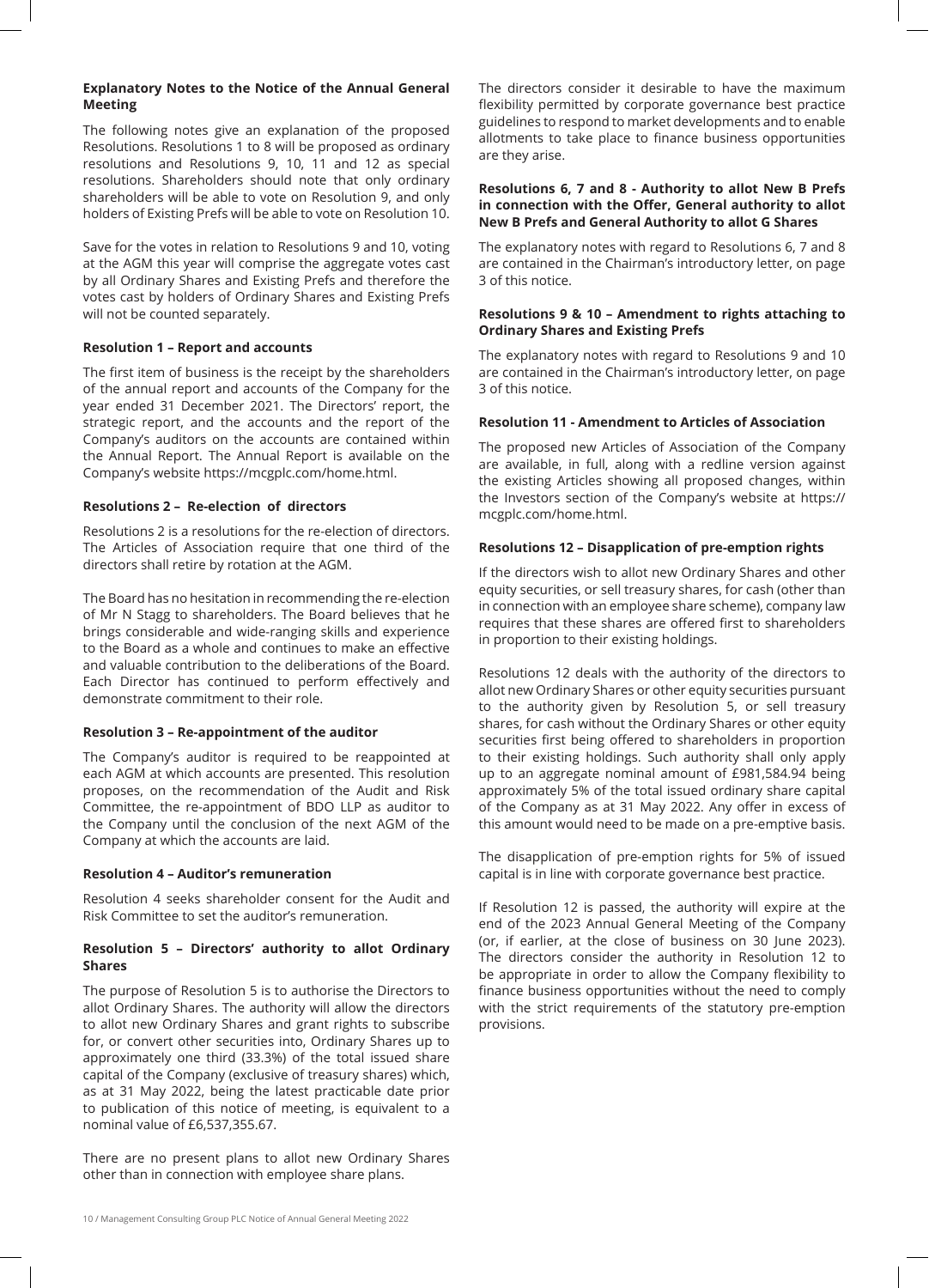### **Notes**

1. A member is entitled to appoint another person as their proxy to exercise all or any of their rights to vote at the AGM convened by this notice. A member may appoint more than one proxy in relation to the AGM provided that each proxy is appointed to exercise the rights attached to a different share or shares held by them. A proxy need not also be a member of the Company.

If you do wish to attend in person, please contact the Company in advance at enquiry@mcgplc.com so that they can alert the venue and make appropriate arrangements.

- 2. A member can vote either:
- by logging on to the Company's Registrar, Link Group's share portal www.signalshares.com and from there the member can log into their Link share portal account or register for the Link share portal if they have not already done so, following the on screen instructions. The member will need their investor code or IVC number which is printed on dividend stationery and share certificates or can be obtained by contacting the Company's Registrar, Link Group; or
- via the registrar's app LinkVote+. The App is free to download via the App Store or Google Play and compatible with smartphones and tablets. In order for you to be able to vote in this way, you will need your Investor Code which can be found on your share certificate; or
- **by requesting a hard copy proxy form directly from Link** Group.

Link Group can be contacted on 0371 664 0300. Calls are charged at the standard geographic rate and will vary by provider. Calls outside the United Kingdom will be charged at the applicable international rate. Lines are open between 09.00 a.m. – 5.30 p.m., Monday to Friday excluding public holidays in England and Wales.

3. CREST members who wish to appoint a proxy or proxies by utilising the CREST electronic proxy appointment service may do so for the AGM (and any adjournment thereof) by utilising the procedures described in the CREST Manual. CREST personal members or other CREST Sponsored Members, and those CREST Members who have appointed a voting service provider(s), should refer to their CREST Sponsor or voting service provider(s), who will be able to take the appropriate action on their behalf.

In order for a proxy appointment or instruction made by means of CREST to be valid, the appropriate CREST message (a **"CREST Proxy Instruction"**) must be properly authenticated in accordance with Euroclear UK & Ireland's specifications and must contain the information required for such instructions, as described in the CREST Manual. The message (regardless of whether it constitutes the appointment of a proxy or an amendment to an instruction given to a previously appointed proxy) must, in order to be valid, be transmitted so as to be received by the Company's agent (ID number RA 10) by the latest time(s) for receipt of proxy appointments specified in the Notice of AGM.

For this purpose, the time of receipt will be taken to be the time (as determined by the timestamp applied to the message by CREST Applications Host) from which the issuer's agent is able to retrieve the message by enquiry to CREST in the manner prescribed by CREST. After this time, any change of instructions to proxies appointed through CREST should be communicated to the appointee through other means.

CREST Members and, where applicable, their CREST Sponsors or voting service providers should note that Euroclear UK & Ireland does not make available special procedures in CREST for any particular messages. Normal system timings and limitations will therefore apply in relation to the input of CREST Proxy Instructions. It is the responsibility of the CREST Member concerned to take (or, if the CREST Member is a CREST personal member or sponsored member or has appointed a voting service provider(s), to procure that his/ her CREST Sponsor or voting service provider(s) take(s)) such action as shall be necessary to ensure that a message is transmitted by means of the CREST system by any particular time. In this connection, CREST members and, where applicable, their CREST Sponsors or voting service providers are referred, in particular, to those sections of the CREST Manual concerning practical limitations of the CREST system and timings.

The Company may treat as invalid a CREST Proxy Instruction in the circumstances set out in Regulation 35(5)(a) of the Uncertificated Securities Regulations 2001.

- 4. To be entitled to vote at the AGM (and for the purpose of the determination by the Company of the votes they may cast), members must be registered in the register of members of the Company at the close of business on Tuesday 28 June 2022 (or, in the event of any adjournment, at the close of business on the date which is two days before the time of the adjourned meeting). Changes to entries on the register of members after the relevant deadline shall be disregarded in determining the rights of any person to attend and vote at the AGM.
- 5. As at 6.00 pm on 31 May 2022 (being the last practical business day prior to publication of this notice), the Company had 1,516,528,424 Ordinary Shares in issue and 1,945,319,013 Preference Shares in issue, all carrying one vote each, of which none are held as treasury shares. Therefore, the total number of voting rights in the Company as at 31 May 2022 is 3,461,847,437.
- 6. Any corporation which is a member can appoint one or more corporate representatives who may exercise on its behalf all its powers as a member provided that they do not do so in relation to the same shares.
- 7. In the case of joint shareholders, the signature of any of them will suffice, but the names of all joint holders should be shown, and the vote of the senior holder who tenders a vote whether in person or by proxy shall be accepted to the exclusion of the votes of the other joint holder(s) and for this purpose seniority shall be determined by the order in which the names stand in the Register of Members in respect of the joint holding.